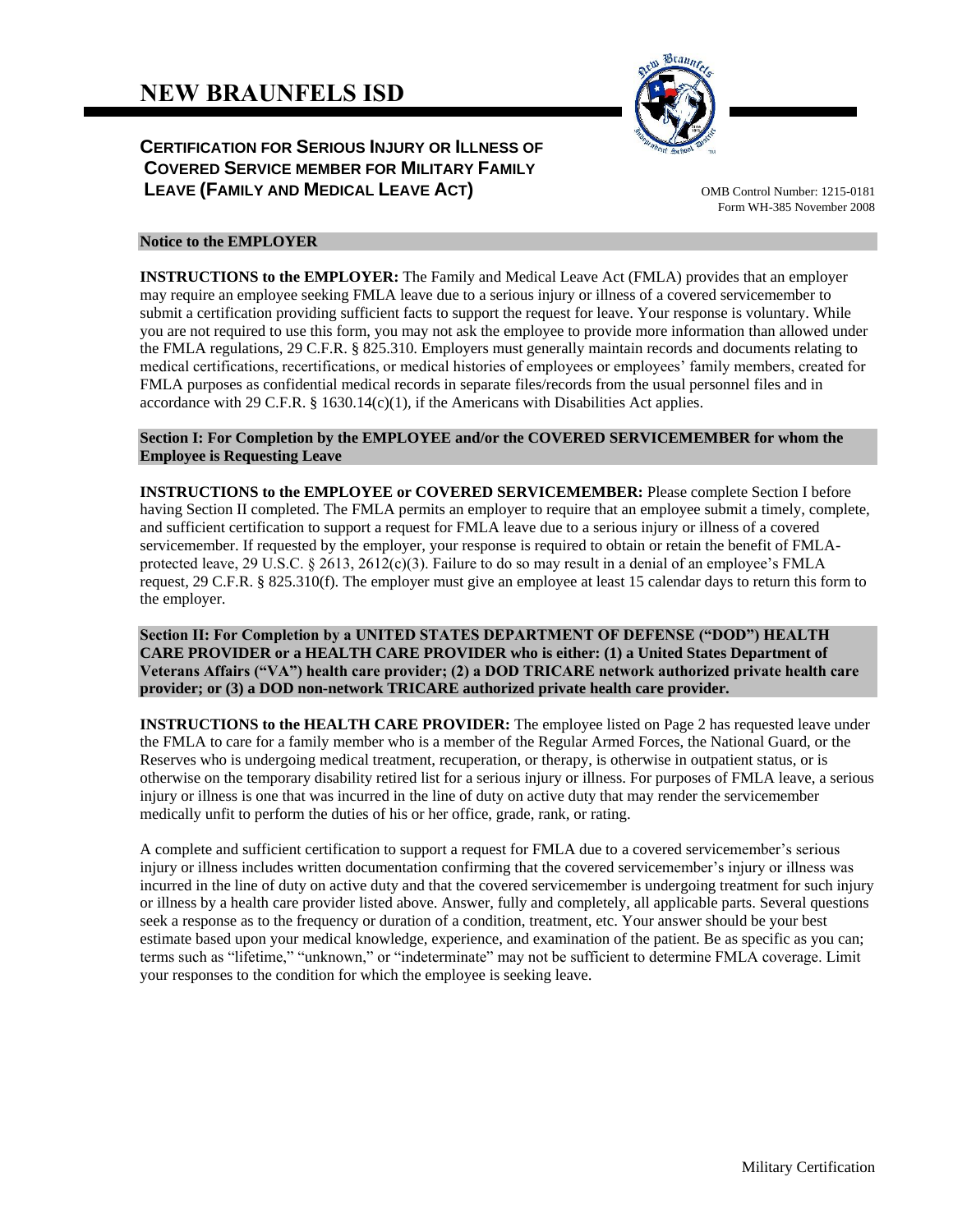**Section I: For Completion by the EMPLOYEE and/or the COVERED SERVICE-MEMBER for whom the Employee is Requesting Leave:** (This section must be completed first before any of the below sections can be completed by a health care provider.)

### **Part A: EMPLOYEE INFORMATION**

Name and Address of Employer (this is the employer of the employee requesting leave to care for a covered servicemember): New Braunfels ISD Kathy Kenney, Executive Director of Human Resources 430 W. Mill St., New Braunfels, TX 78130 Fax: **830-643-5795**

Name of Employee Requesting Leave to Care for Covered Servicemember:

| First | Last |  |
|-------|------|--|
|       |      |  |
|       |      |  |

Name of Covered Servicemember (for whom employee is requesting leave to care):

|               | First                                                                       |            | Middle          | Last               |
|---------------|-----------------------------------------------------------------------------|------------|-----------------|--------------------|
|               | Relationship of Employee to Covered Servicemember Requesting Leave to Care: |            |                 |                    |
| $\Box$ Spouse | $\Box$ Parent                                                               | $\Box$ Son | $\Box$ Daughter | $\Box$ Next of Kin |

### **Part B: COVERED SERVICE-MEMBER INFORMATION**

1. Is the Covered Servicemember a current Member of the Regular Armed Forces, the National Guard or Reserves?  $\Box$  Yes  $\Box$  No

If yes, please provide the covered servicemember's military branch, rank and unit currently assigned to:

Is the covered servicemember assigned to a military medical treatment facility as an outpatient or to a unit established for the purpose of providing command and control of members of the Armed Forces receiving medical care as outpatients (such as a medical hold or warrior transition unit)?  $\Box$  Yes  $\Box$  No

If yes, provide the name of the medical treatment facility or unit:

2. Is the Covered Servicemember on the Temporary Disability Retired List (TDRL)?  $\Box$  Yes  $\Box$  No

### **Part C: CARE TO BE PROVIDED TO THE COVERED SERVICEMEMBER**

Describe the Care to be Provided to the Covered Servicemember and an Estimate of the Leave Needed to Provide the

Care: \_\_\_\_\_\_\_\_\_\_\_\_\_\_\_\_\_\_\_\_\_\_\_\_\_\_\_\_\_\_\_\_\_\_\_\_\_\_\_\_\_\_\_\_\_\_\_\_\_\_\_\_\_\_\_\_\_\_\_\_\_\_\_\_\_\_\_\_\_\_\_\_\_\_\_\_\_\_\_\_\_\_\_\_\_\_\_\_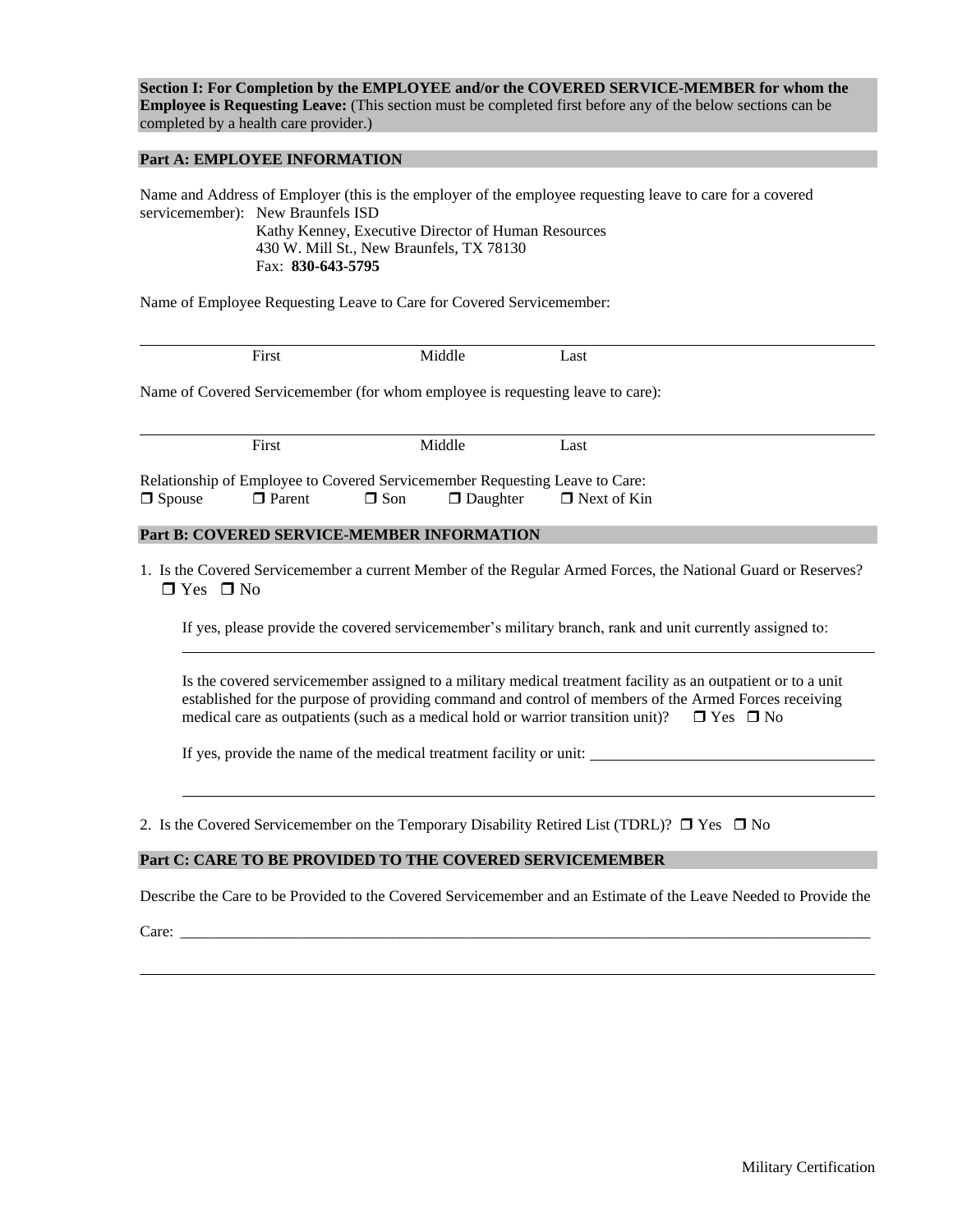**Section II: For Completion by a United States Department of Defense (DOD) Health Care Provider or a Health Care Provider who is either: (1) a United States Department of Veterans Affairs ("VA") health care provider; (2) a DOD TRICARE network authorized private health care provider; or (3) a DOD non-network TRICARE authorized private health care provider. If you are unable to make certain of the military-related determinations contained below in Part B, you are permitted to rely upon determination from an authorized DOD representative (such as a DOD recovery care coordinator.** (Please ensure that Section I above has been completed before completing this section.) Please be sure to sign the form on the last page.

# **Part A: HEALTH CARE PROVIDER INFORMATION**

Health Care Provider's Name and Business Address:

Type of Practice/Medical Specialty:

Please indicate whether you are:

**DOD** health care provider

□ VA health care provider

 $\Box$  DOD TRICARE network authorized private health care provider

DOD non-network TRICARE authorized private health care provider

| $\mathbf{r}$<br>--<br>____ | Fax:<br>- |  |
|----------------------------|-----------|--|
|                            |           |  |

### **Part B: MEDICAL STATUS**

- 1. Covered Service-Member's medical condition is classified as (Check one of the Appropriate Boxes):
	- **(VSI) Very Seriously Ill/Injured—**Illness/Injury is of such severity that life is imminently endangered. Family members are requested at bedside immediately. (Please note this is an internal DOD casualty assistance designation used by DOD health care providers.)
	- **(SI) Seriously Ill/Injured—**Illness/Injury is of such severity that there is cause for immediate concern, but there is no imminent danger to life. Family members are requested at the bedside. (Please note this is an internal DOD casualty assistance designation used by DOD health care providers.)
	- **Other Ill/Injured—**A serious injury or illness that may render the servicemember medically unfit to perform the duties of the member's office, grade, rank, or rating.
	- **I** NONE OF THE ABOVE (Note to Employee: If this box is checked, you may still be eligible to take leave to care for a covered family member with a "serious health condition" under 29 C.F.R. § 825.113 of the FMLA. If such leave is requested, you may be required to complete DOL Form WH-380 or an employerprovided form seeking the same information.)
- 2. Was the condition for which the covered service-member is being treated incurred in the line of duty on active duty in the armed forces?  $\Box$  Yes  $\Box$  No
- 3. Approximate date condition commenced:
- 4. Probably duration of condition and/or need for care:
- 5. Is the covered service-member undergoing medical treatment, recuperation, or therapy?  $\Box$  Yes  $\Box$  No If yes, please describe medical treatment, recuperation, or therapy:

\_\_\_\_\_\_\_\_\_\_\_\_\_\_\_\_\_\_\_\_\_\_\_\_\_\_\_\_\_\_\_\_\_\_\_\_\_\_\_\_\_\_\_\_\_\_\_\_\_\_\_\_\_\_\_\_\_\_\_\_\_\_\_\_\_\_\_\_\_\_\_\_\_\_\_\_\_\_\_\_\_\_\_\_\_\_\_\_\_\_\_\_\_